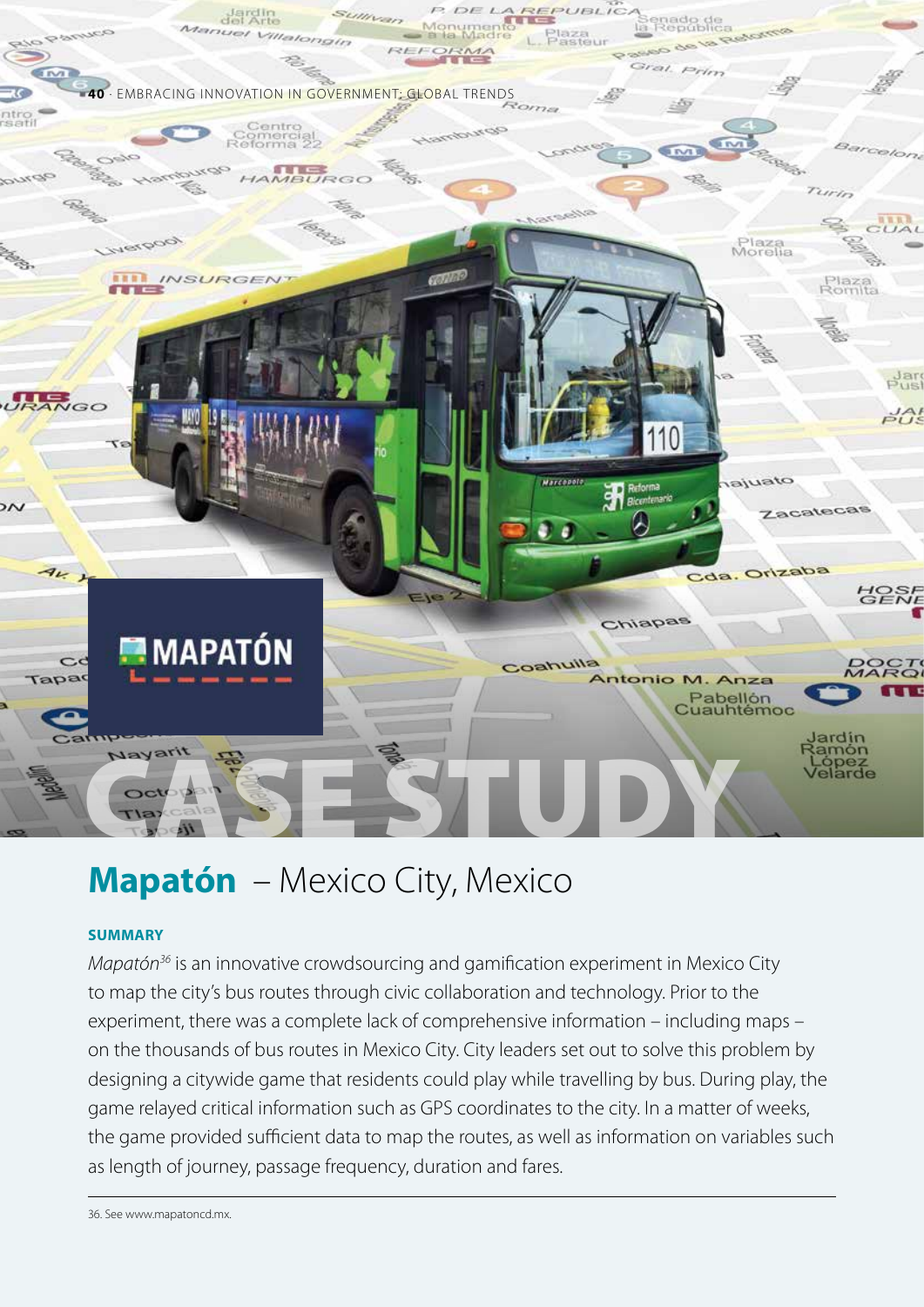# **THE PROBLEM**

Mexico City has one of the largest public bus systems in the world. Because of its size and complexity, as well as its largely informal spirit, Mexico City has not been able to develop data or maps for this mode of transport, which is used by 70% of the population and accommodates 30 000 public buses that provide 14 million individual rides per day. Until this point, no data-driven policy has been possible, and citizens have had to rely on word-of-mouth to work out how to get from point A to point B. To address these issues and better serve citizens, Mexico City devised an innovative plan to map bus systems.

# **AN INNOVATIVE SOLUTION**

Processes for the generation of mobility data are timeconsuming and expensive. To address this problem, Mexico City decided that the best option was to allow passengers to generate the data themselves. In 2013, the *Laboratorio para la Ciudad* ("Laboratory for the City") – the experimental arm and creative think tank of the Mexico City government, reporting to the Mayor – organised a multi-stakeholder collaboration (OECD, 2016). In partnership with 12 organisations including NGOs, the private sector and other government offices, they created a year-long working group (OECD, 2016). Its objective was to improve urban mobility and transport in Mexico City through the development of the crowdsourcing initiative *Mapatón*. In 2016, more than 4 000 public transport users



 $\circ$  Crowdsourced mapping

participated in the citywide game, gathering data with the aim of creating an open database on the 1 500 plus bus routes in the city. These participants earned points for their efforts, which they could exchange for prizes and rewards (MegaCities-ShortDocs, 2016). During the closing event and awards ceremony of *Mapatón*, the working group provided the generated open source database to the Head of Government, the Secretary of Mobility of the City and the public. A few weeks later, PIDES, a local NGO, hosted a three-day hackathon to create useful resources from the data generated by *Mapatón*, with the participation of ten mentors specialising in programming, geography and design, among others.



 $\circ$  Mapatón players photographing a bus for the game.  $\circ$  Hackathon participants.